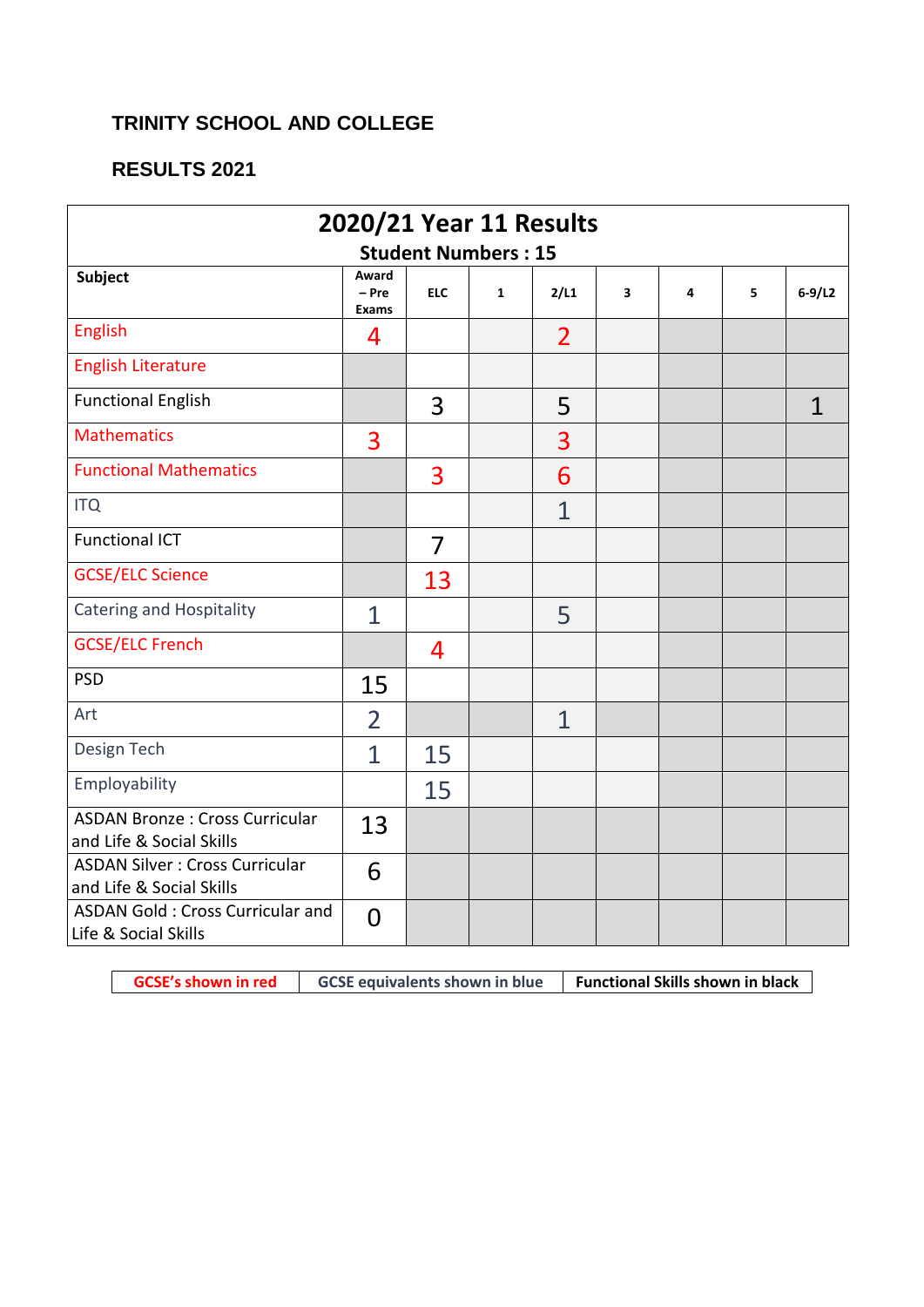## **GCSE, Certificates, Entry Level Certificates and Functional Skills 2020/21**

| 2020/21 KS3/KS4 Results (not Year 11)<br><b>Examinations and Awards Taken Early</b> |        |                            |                |     |       |     |        |
|-------------------------------------------------------------------------------------|--------|----------------------------|----------------|-----|-------|-----|--------|
|                                                                                     |        | <b>Student Numbers: 15</b> |                |     |       |     |        |
| <b>Subject</b>                                                                      | Awards | <b>ELC</b>                 | 2/E/L1         | 3/D | 4/C/D | 5/C | 6/B/L2 |
| <b>Functional English</b>                                                           |        |                            | 1              |     |       |     |        |
| <b>Functional Mathematics</b>                                                       |        | 4                          | 5              |     |       |     |        |
| <b>GCSE/ELC Science</b>                                                             |        | 9                          |                |     |       |     |        |
| <b>Catering and Hospitality</b>                                                     |        |                            | 3              |     |       |     |        |
| <b>Music</b>                                                                        |        |                            | $\overline{2}$ |     |       |     |        |
| Art                                                                                 |        |                            | 8              |     |       |     |        |
| Design Tech                                                                         | 1      | 6                          | $\overline{2}$ |     |       |     |        |
| Employability                                                                       |        | 15                         |                |     |       |     |        |
| <b>History</b>                                                                      |        | 2                          |                |     |       |     |        |
| <b>Creative Textiles</b>                                                            |        |                            | 3              |     |       |     |        |

| <b>GCSE's shown in red</b> | <b>GCSE equivalents shown in blue</b> | <b>Functional Skills shown in black</b> |
|----------------------------|---------------------------------------|-----------------------------------------|
|                            |                                       |                                         |